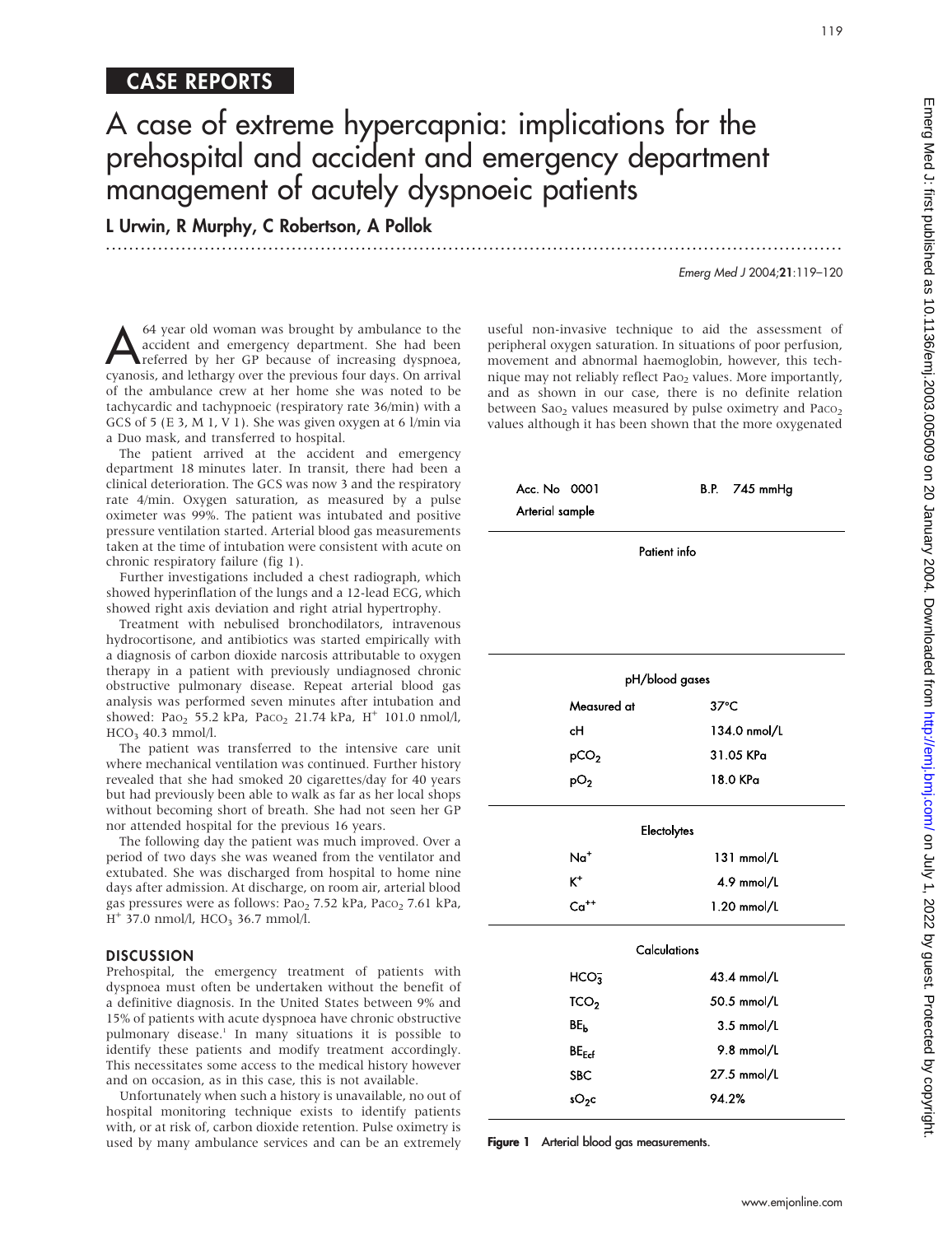patients with chronic obstructive pulmonary disease become the higher the incidence of respiratory acidosis.<sup>2</sup>

Clearly, in patients known to have chronic obstructive pulmonary disease it is important to control oxygen therapy to ensure the correction of dangerous levels of hypoxia while minimising the risk of hypercapnia. Despite the fact that our patient deteriorated with the administration of high concentration oxygen, this case should not be used to imply that all dyspnoeic patients should be given lower concentrations of oxygen. In many situations such as acute pulmonary oedema, anaphylaxis, acute asthma, etc, high concentrations of oxygen are essential and even in some patients with acute exacerbations of chronic obstructive pulmonary disease low concentration oxygen will not provide adequate relief of hypoxia.<sup>3</sup>

This case highlights a number of useful learning points:

- N Firstly, not all patients with severe chronic obstructive pulmonary disease are identified in the community. Consequently when they become increasingly dyspnoeic there is a risk that inappropriately high concentrations of oxygen may be administered.
- N Secondly, the well known risks of inducing hypercapnia and carbon dioxide narcosis cannot reliably be judged by currently available out of hospital monitoring techniques.

Thirdly, extreme levels of hypercapnia, provided they are treated promptly and appropriately, are compatible with full recovery. To our knowledge, the Paco<sub>2</sub> value of 31.05 kPa with which this patient presented, is the highest recorded in the human literature.

#### Authors' affiliations .....................

L Urwin, R Murphy, C Robertson, Department of Accident and Emergency Medicine, Edinburgh Royal Infirmary, Edinburgh, UK A Pollok, Department of Intensive Care Medicine, Edinburgh Royal Infirmary

Correspondence to: Mr R Murphy, Department of Accident and Emergency Medicine, The Royal Infirmary of Edinburgh, Old Dalkeith Road, Little France, Edinburgh EH16 4SU, UK; rossmurphy@doctors.org.uk

Accepted for publication 26 March 2003

#### **REFERENCES**

- 1 Michelson E, Hollrah S. Evaluation of the patient with shortness of breath: an evidence based approach. *Emerg Med Clin North Am* 1999;17:221–37.<br>2 **Plant PK**, Owen JL, Elliott MW. One year period prevalence study of
- respiratory acidosis in acute exacerbations of COPD: implications for the provision of non-invasive ventilation and oxygen administration. Thorax 2000;55:550–4.
- 3 Hutchison DCS, Flenley DC, Donald KW. Controlled oxygen therapy in respiratory failure. BMJ 1964;2:1159–66.

## Hypokalaemic thyrotoxic periodic paralysis in an Asian man in the United Kingdom

.............................................................................................................................. .

R Sinharay

Emerg Med J 2004;21:120–121

A large number of ethnic Chinese and other oriental populations are living in the West because of the modern day migration of people. Hypokalaemic periodic paralysis attributable to thyrotoxicosis is a common presentation in an Asian emergency department. It is uncommon in the white communities. There is a difference in the genetic type in the different racial groups. Thyrotoxic features are often masked or absent. Life may be threatened because of severe hypokalaemia and therefore a prompt diagnosis of this condition in the certain ethnic group presenting with weakness and hypokalaemia is essential. Thyroid function studies are mandatory in these cases.

In an Asian population, thyrotoxic periodic paralysis (TPP)<br>is most commonly associated with hypokalaemia.<sup>1-4</sup> As<br>oriental races are now frequently found in the West, TPP<br>should be included in the differential diagnosis n an Asian population, thyrotoxic periodic paralysis (TPP) is most commonly associated with hypokalaemia.<sup>1-4</sup> As oriental races are now frequently found in the West, TPP weakness with hypokalaemia in an emergency department.

#### CASE REPORT

In October 2002, a 30 year old Vietnamese of Chinese parentage presented in the early hours of one morning complaining of sudden generalised weakness. The previous day he had worked hard in his ''take away'' restaurant. He then had a carbohydrate rich meal at around 8 pm and went to bed at around 12 midnight. He had no significant medical or family history.

He had a tachycardia of 100/min and his blood pressure was 119/85. He was fully alert and coherent. His motor power was reduced. He was totally areflexic with both plantars downgoing. He was clinically euthyroid.

His initial serum  $K^+$  was 1.2 mmol/l (3.5–4.8) with normal renal function, calcium, glucose, and liver function tests. His serum creatinine phosphokinase concentration was 1099 IU/l (38–148). His blood pH was 7.44. His Hb%, white blood cell count, platelets, erythrocyte sedimentation rate, and C reactive proteins were all normal.

Treatment was started with intravenous administration of  $K^+$  of 80 mmol over 90 minutes. Once the serum  $K^+$  reached 4.2 his weakness disappeared. His subsequent serum K<sup>+</sup> remained normal. His urine electrolytes in 24 hours' urine were within normal range. His free thyroxine (FT4) level was 73 pmol/l (7–17), and the TSH level was 0.02 mu/l (0.35– 2.75). Anti-thyroid peroxidase antibodies were 439 IU/ml (0.0–35) on admission, which later was increased to 723 IU/ ml. Electrocardiogram showed mild tachycardia of 100/min and U-waves in lead II, III, VI–V6.

Ultrasound examination of the thyroid gland showed mild enlargement of the thyroid gland with diffuse parenchymal disease. He was found to have the following human leucocyte antigen (HLA) sub-type: A11, A33; B15, B58; DR3; DQ2, DQ1.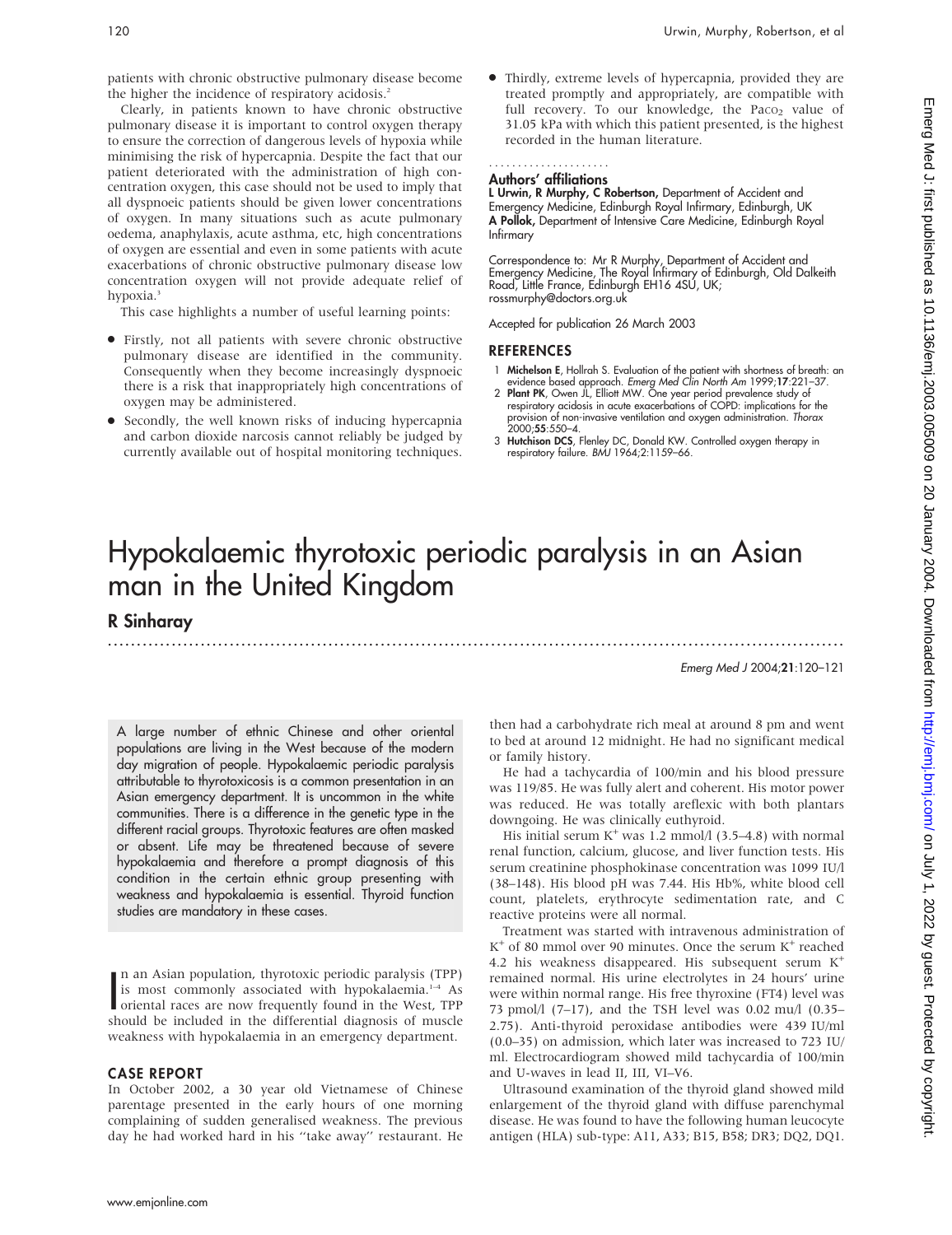|                                   | Thyrotoxic hypokalaemic<br>periodic paralysis | Hypokalaemic periodic<br>paralysis (non-familial) |
|-----------------------------------|-----------------------------------------------|---------------------------------------------------|
| Episodic                          | Yes                                           | Yes                                               |
| Acute episodes                    | Yes                                           | Yes                                               |
| Hypokalaemia                      | Yes                                           | Yes                                               |
| Family history of paralysis       | No                                            | <b>No</b>                                         |
| Large carbohydrate meal           | Often                                         | Rare                                              |
| Adrenergic stress                 | Often                                         | Rare                                              |
| Rapid pulse rate                  | Yes                                           | <b>No</b>                                         |
| <b>Blood</b> pressure             | Sometimes high                                | Normal                                            |
| Features of thyrotoxicosis        | May be absent                                 | No                                                |
| Family history of hyperthyroidism | Some                                          | No                                                |

He was given a carbimazole and  $\beta$  blocker combination. In three weeks his FT4 came down to 35 pmol/l. He became biochemically euthyroid by the end of the 14th week. He has remained hypokalaemic weakness free ever since.

#### **DISCUSSION**

This patient has Graves' disease with hypokalaemic paralysis. He recovered quickly with  $K^+$  replacement. He was given a much larger dose of intravenous K<sup>+</sup>, instead of the recommended 10 mmol/h,<sup>5</sup> but fortunately did not show any rebound rise.<sup>4</sup>

Many reported cases of TPP did not have clinical features of thyrotoxicosis.<sup>5</sup> However, in the Asian patients hyperthyroidism were always obvious, although this has been disputed recently in another study.<sup>9</sup> A total of 2% of thyrotoxic patients in China and Japan were reported to have  $TPP$ , but it has also been recognised in the Thai, Vietnamese, Korean, and Malay populations.<sup>9</sup>

TPP is characterised by sudden transient recurrent episodes of painless paralysis usually occurring after heavy exertion or a high carbohydrate meal, followed by a prolonged rest.<sup>5</sup> The diurnal variation in  $K^+$  movement where there is nocturnal  $K^+$  influx into the muscles would explain the tendency for TPP to occur at night.<sup>7</sup> Deep tendon reflexes are depressed in most patients.5 Respiratory muscles are usually, but not always spared.<sup>3</sup>

Recovery can be spontaneous after 3 to 36 hours, but must be speeded up by  $K^+$  administration. The onset of paralytic attacks in familial periodic paralysis is often during adolescence, but in most published reports, TPP were found to be between the ages of 20 and 40 years.<sup>4</sup> The male:female ratio in TPP has been estimated to be 20:1.<sup>2</sup> Recently, a case of TPP with hypokalaemia has been described in a white woman.<sup>8</sup> Table 1 shows the differential diagnostic criteria for the two most common forms of hypokalaemic periodic paralysis.

Ober reported seven cases of TPP and provided an excellent review of the literature.<sup>1</sup> It has been postulated that the thyroid hormone directly stimulates Na-K-ATPase dependent K<sup>+</sup> channel and increases the catecholamine mediated intracellular potassium shift, which is also stimulated by insulin.<sup>5</sup> Therefore,  $\beta$  blockers are a very useful treatment in TPP, associated with hypokalaemia.<sup>5</sup>

Male dominance and the racial difference in TPP with hypokalaemia are very puzzling.<sup>8</sup> Difference in HLA subtypes in different racial groups have been reported in the past. Japanese (DRw 8), Singapore Chinese (A2BW22, AW19B17), and Hong Kong Chinese (B5, BW46), all have different HLA subtypes.<sup>5</sup> HLA DRw8 makes the Japanese susceptible to TPP, and yet the same HLA subtype in the white population makes them susceptible to Graves' disease.<sup>10</sup> A genetic mutation in the control of Na-K-ATPase activity within the same HLA subtype may explain the racial difference. Interestingly, a genetic mutation in TPP has recently been described in the K<sup>+</sup>-ionic channel gene KCNE3.<sup>11</sup> Anti-TPO autoantibody is present in 85%–95% of Graves' disease cases,<sup>12</sup> which is diagnostic of the condition.

This case shows that among the Chinese and other Oriental population living in Britain, hypokalaemic periodic paralysis may be caused by thyrotoxicosis and that thyroid function studies are mandatory in these people.

Correspondence to: Dr R Sinharay, Department of Medicine, Tameside General Hospital, Fountain Street, Ashton Under Lyne, Lancashire OL6 9RW, UK; ranjitsinharay@hotmail.com

Accepted for publication 9 April 2003

#### **REFERENCES**

- 1 Ober KP. Thyrotoxic periodic paralysis in the United States: report of 7 cases and review of the literature. Medicine 1992;71:109–20.
- 2 McFadzean AJS, Yeung R. Periodic paralysis complicating thyrotoxicosis in Chinese. BMJ 1967;1:451–5.
- 3 Ahlawat SK, Sachdev A. Hypokalaemic paralysis. Postgrad Med J 1999;75:193–7.
- 4 Manoukain MA, Foote JA, Crapo LM. Clinical and metabolic features of thyrotoxic periodic paralysis in 24 episodes. Arch Intern Med 1999;159:601–6.
- 5 **Salifu MO**, Otah K, Carroll HJ, *et al.* Thyrotoxic hypokalaemic paralysis in c<br>Blackman. Q J Med 2001;**94**:659–60.
- 6 Engel AG. Thyroid function and periodic paralysis. Am J Med 1961;30:327–33.
- 7 Charness ME, Johns RJ. Hypokalemic periodic paralysis. Johns Hopkins Med J 1978;143:148–53.
- 8 Dixon AN, Jones R. Thyrotoxic paralysis in a white woman. Postgrad Med J 2002;78:687–8.
- 9 Goh SH. Thyrotoxic periodic paralysis: reports of seven patients presenting with weakness in an Asian emergency department. Emerg Med J 2002;19:78–9.
- 10 Lazarus JH. Hyperthyroidism. Lancet 1997;349:339–43.
- 11 Da Silva MRD, Cerutti JM, Arnaldi LAT, et al. A mutation in the KCNE3 potassium channel gene is associated with susceptibility to thyrotoxic hypokalaemic periodic paralysis. J Clin Endocrinol Metab 2002;87:4881–4.
- 12 Kotani T. anti-TPO autoantibodies. Rinsho Byori 1998;46:324–30.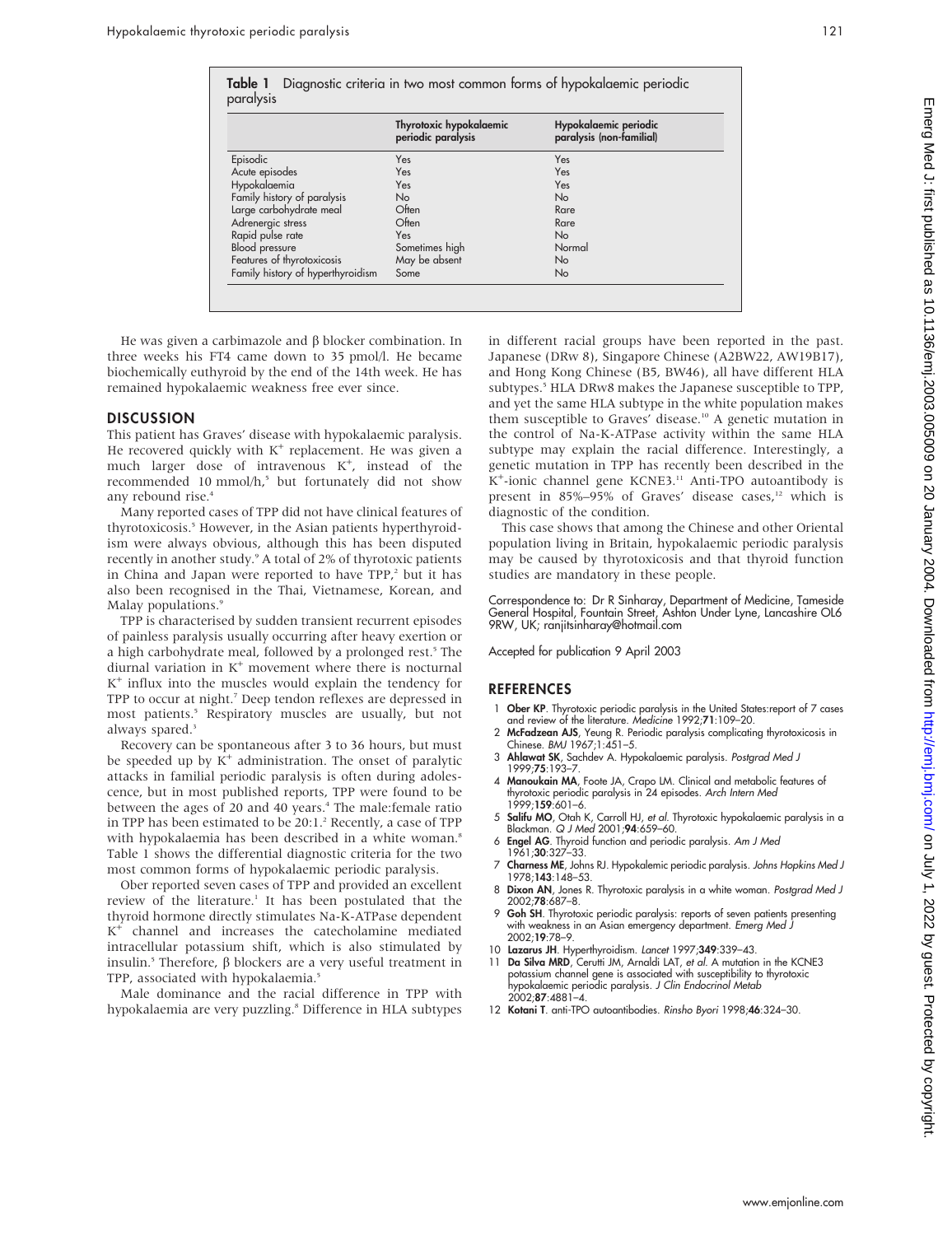# Fatal descending necrotising mediastinitis

## M Bulut, V Balcı, Ş Akköse, E Armağan

Emerg Med J 2004;21:122–123

Descending necrotising mediastinitis rarely develops and this variety of mediastinitis is a highly lethal disease. A case is reported of descending necrotising mediastinitis caused by an odontogenic infection. The importance is emphasised of prompt diagnosis and aggressive surgical mediastinal drainage for the survival of these patients. Most acute mediastinal infections result from oesophageal perforation, either secondary to oesophagoscopy or tumour erosion. Mediastinitis occasionally develops as descending necrotising mediastinitis originating from the complications of cervical or odontogenic infections. Descending necrotising mediastinitis usually has a fulminant course, leading commonly to sepsis and death.

16 year old woman presented to our accident and<br>
emergency (A&E) department complaining of dyspnea,<br>
fever, pleuritic chest pain, and swollen throat. Her emergency (A&E) department complaining of dyspnea, initial complaints had been a right sided premolar toothache and swollen cheek. Initially she had been treated as an outpatient with parenteral antibiotics for five days in a local medical facility. Upon worsening of her condition (orthopnea, high fever, chest pain), the patient was brought by ambulance to our A&E department.

On admission, blood pressure was 110/70 mm Hg, pulse rate was 110 beat/min, respiration rate was 30 breath/min, and her body temperature was 38.9˚C. She appeared to be sick and orthophneic. Physical examination revealed dyspnea, orthopnea, diffuse painless cervical swelling, and decreased breath sounds on the right side of the chest.

Laboratory tests were as follows: white blood cells 17.600/ mm<sup>3</sup>, haemoglobin 9.6 g/dl, platelets 481000/mm<sup>3</sup>. Blood glucose, urea, sodium, potassium, creatinine, and liver function tests were in the normal range.

Chest roentgenogram showed a pneumomediastinum and pneumohydrothorax on the right side. Computed tomography (CT) of the neck and the chest revealed gas bubbles in the neck region, marked inflammation in the mediastinal soft tissues and azygo-oesophageal recessus suggesting a mediastinal abscess and a pleural effusion and pneumothorax on the right side were noted.

In the A&E department, 1300 ml empyema was drained from the right hemithorax via a chest tube. She was then taken to the operating room and her mediastinal abscess was drained. Intravenous triple antibiotic treatment (ceftazidime  $2\times1$  g IV, amikacin  $1\times1$  g IV, and metronidazole  $3\times500$  mg IV) was started. The following day, repeat neck CT was done and revealed a submandibuler abscess, which was also drained. Bacteriological results from samples obtained from the neck, pleura, mediastinum, and blood did not reveal any micro-organism. On hospital day five, another cervicothoracic CT was done and revealed residual pleural empyema and effusion around the major vessels, gas in the soft tissues of the neck and the mediastinum, and a pneumonic infiltration in the posterior lobe of the left lung.

Although she continued to receive intravenous antibiotics, she remained febrile for nine days. At this time her general condition and arterial blood gas pressures deteriorated. She was in significant respiratory distress and she, once again, needed endotracheal intubation. But this was not possible because of massive laryngeal oedema. A tracheostomy was attempted but meanwhile she developed cardiorespiratory arrest. CPR was not successful.

#### **DISCUSSION**

.............................................................................................................................. .

DNM is an uncommon complication of oral and pharyngeal infections,<sup>1-3</sup> spreading caudally through the retropharyngeal space, which is limited by the middle and deep layers of the deep cervical fascia.4

The criteria for the diagnosis of DNM were accurately defined by Estrera and colleagues.<sup>5</sup> These criteria include: 1clinical manifestation of severe oropharyngeal infection (odontogenic, peritonsillar, or retropharyngeal abscesses, Ludwig's angina, or infection secondary to traumatic pharyngeal perforations); 2—demonstration of characteristic roentgenographic features of mediastinitis; 3—documentation of mediastinitis at operation or postmortem examination, or both; and 4—establishment of relation between oropharyngeal infection and development of the necrotising process in the mediastinum.<sup>1356</sup> Our patient met all these criteria.

Mediastinitis occurring secondary to descending odontogenic or deep cervical infections is polymicrobial and mixed, caused by a combination of aerobic and anaerobic organisms reflecting the oropharyngeal flora.4678 Review of the literature shows that although DNM is quite rare, this variety of mediastinitis is a highly lethal disease. The mortality rate of this disease is between 40% and 50%.134 Marty-Ane and associates reported that aggressive surgery provides improved results with an 83% survival rate.<sup>134</sup>

Delayed diagnosis and inadequate drainage are the main causes of the high mortality rate in DNM.<sup>579</sup> Because of the absence of early clinical or radiological signs, diagnosis is usually delayed. The diagnosis of acute mediastinitis from conventional radiological studies may be difficult. CT is an extremely useful tool in the treatment of cervical infections and the diagnosis of mediastinitis.<sup>1 3 7 10</sup> CT is also extremely useful in the postoperative assessment of the results of surgical drainage and the timing of the re-operations in patients with continued sepsis.<sup>135</sup>

The mainstay of treatment in patients with DNM is aggressive and adequate surgical drainage of the cervical and mediastinal collections and intravenous broad spectrum antibiotic treatment.<sup>13411</sup>

Mediastinitis secondary to descending odontogenic and deep cervical infections is rare. It should be suspected in patients whose conditions are disproportionately severe to be justified by a trivial pharyngeal or odontogenic infection, or conversely, in whom a mediastinitis develops in the absence of known risk factors, such as previous surgical and diagnostic procedures involving the oesophagus or the upper airways or pharyngeal foreign bodies. At present, CT is a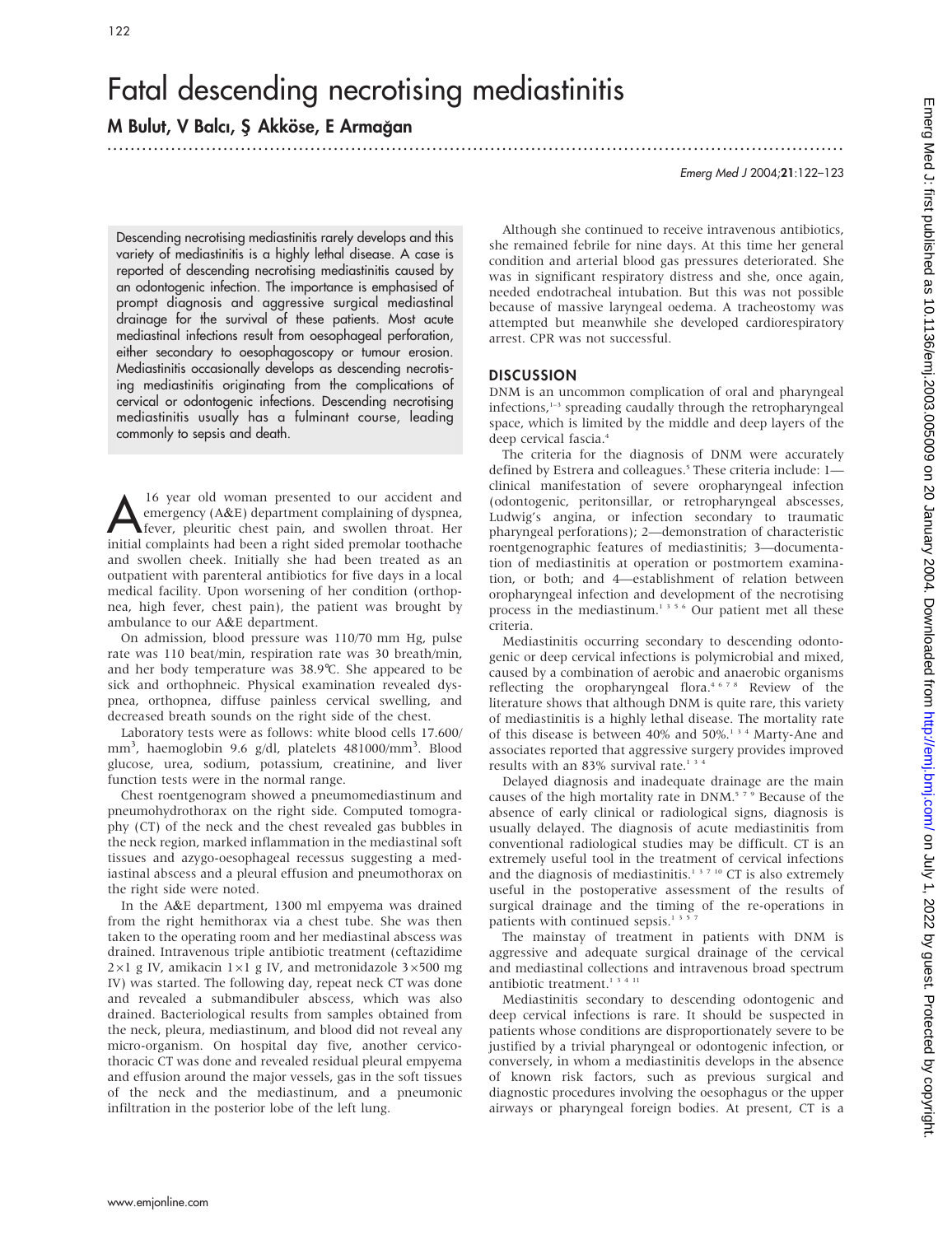valuable tool for early diagnosis of DNM in all patients with deep neck infections to determine the presence of mediastinal involvement.

#### Authors' affiliations .....................

**M Bulut, V Balcı, Ş Akköse, E Armağan,** Department of Emergency Medicine, Uludag University Medical School, Bursa, Turkey

Correspondence to: Dr M Bulut, Department of Emergency Medicine, Uludag University Medical School, 16049 Bursa, Turkey; mbulut94@yahoo.com

Accepted for publication 14 January 2003

#### **REFERENCES**

- 1 Marty-Ane CH, Berthet JP, Alric P, et al. Management of descending necrotizing mediastinitis: An aggressive treatment for an aggressive disease. Ann Thorac Surg 1999;68:212–17.
- 2 Brunelli A, Sabbatini A, Catalini G, et al. Descending necrotizing mediastinitis. Surgical drainage and tracheostomy. Arch Otolaryngol Head Neck Surg 1996;122:1326–9.
- 3 Wheatley MJ, Stirling MC, Kirsh MM, et al. Descending necrotizing mediastinitis: transcervical drainage is not enough. Ann Thorac Surg 1990;49:780–4.
- 4 Marty-Ane CH, Alauzen M, Alric P, et al. Descending necrotizing mediastinitis. Advantage of mediastinal drainage with thoracotomy. J Thorac Cardiovasc Surg 1994;107:55–61. 5 Estrera AS, Landay MJ, Grisham JM, et al. Descending necrotizing
- mediastinitis. Surg Gynecol Obstet 1983;157:545-52.
- 6 Berlot G, Tomasini A, Cioffi V, et al. Fatal streptococcus viridans descending mediastinitis: case report and review of the literature. Eur J Emerg Med 1997;4:111–14.
- 7 Levine TM, Wurster CF, Kresp YP. Mediastinitis occurring as a complication of odontogenic infections. Laryngoscope 1986;96:747–50.
- 8 Moncada R, Warpeha R, Pickleman J, et al. Mediastinitis from odontogenic and deep cervical infection. Anatomic pathways of propagation. Chest 1978;73:497–500.
- 9 Morey-Mas M, Caubet-Biayna J, Iriarte-Ortabe JI. Mediastinitis as a rare complication of an odontogenic infection. Report of a case. Acta Stomatol Belg 1996;93:125–8.
- 10 Kim HJ, Park ED, Kim JH, et al. Odontogenic versus nonodontogenic deep neck space infections: CT manifestations. J Comput Assist Tomogr 1997;21:202–8.
- 11 Payne WS, Larson RH. Acute mediastinitis. Surg Clin North Am 1969;49:999–1009.

# Troponin testing: beware pulmonary embolus

### S Conroy, I Kamal, J Cooper

Emerg Med J 2004;21:123–124

Serum troponin estimation is widely used in the diagnosis and management of coronary syndromes, but it is possible to be misled by a positive result unless it is put carefully into clinical context. The serum troponin can be positive in pulmonary embolus and carries prognostic significance. A case report is presented and a review of the relevant literature.

roponin assays have nad a considerable impact in the<br>diagnosis and risk stratification of patients presenting<br>with an acute coronary syndrome. A correctly timed<br>troponin assay has 95%–100% sensitivity and 85%–90% roponin assays have had a considerable impact in the diagnosis and risk stratification of patients presenting with an acute coronary syndrome. A correctly timed specificity for myocardial damage. $1-4$  However, there are many other causes of a positive troponin test that should be remembered when assessing these patients in order to avoid misdiagnosis.

#### CASE REPORT

A 77 year old woman was admitted to hospital with an exacerbation of chronic obstructive pulmonary disease. She had a background of controlled hypertension, paroxysmal atrial fibrillation, and had been a heavy smoker for 30 years. She responded well to initial treatment with antibiotics, bronchodilators, and corticosteroids.

Five days after her admission, she deteriorated acutely with tight central chest pain and dyspnoea. On examination, she was tachycardic (rate 110, sinus rhythm), hypotensive (BP 90/50), but heart sounds were normal and the jugular venous pressure was not elevated. Her ECG showed ST segment depression and T-wave inversion antero-laterally, suggestive of myocardial ischaemia. The chest radiograph showed hyperinflated lung fields but was otherwise unremarkable; her peripheral oxygen saturations were 85%. She was treated with diamorphine, low molecular weight

#### Joint European and American guidelines on the diagnosis of myocardial infarction<sup>8</sup>

- A typical rise and fall in troponin or CK-MB
- Plus at least one of the following:
	- ischaemic symptoms

.............................................................................................................................. .

- development of pathological Q waves on the ECG
- ECG changes suggestive of ischaemia—ST elevation or ST depression
- Coronary artery intervention, for example, coronary angioplasty

heparin, and aspirin. There was a small rise in creatine kinase (52 to 209 IU/l (normal range 24–195 IU/l)) and the troponin T 12 hours after the pain was significantly raised at 2.1  $\mu$ g/l (normal <0.01  $\mu$ g/l), consistent with significant myocardial damage. Two days later she was still limited by significant dyspnoea and hypoxia ( $po<sub>2</sub>$  8.3 on air) and the diagnosis of pulmonary embolus was suspected. An echocardiogram was normal in particular demonstrating normal left and right ventricular dimensions and no regional wall motion abnormalities. There was no significant tricuspid regurgitation to permit an estimation of the pulmonary artery pressure. A D-dimer assay was strongly positive at 3872 ng/ml (normal  $\leq 500$  ng/ml) and a ventilation-perfusion scan showed multiple unmatched defects, indicating a high probability of pulmonary embolus.

#### **DISCUSSION**

An increased serum troponin concentration is found not only in acute coronary syndromes but in several other conditions: myocarditis, stroke, myocardial trauma, post-CABG, chronic renal failure, ischaemic heart failure, ischaemic arrhythmia,

www.emjonline.com